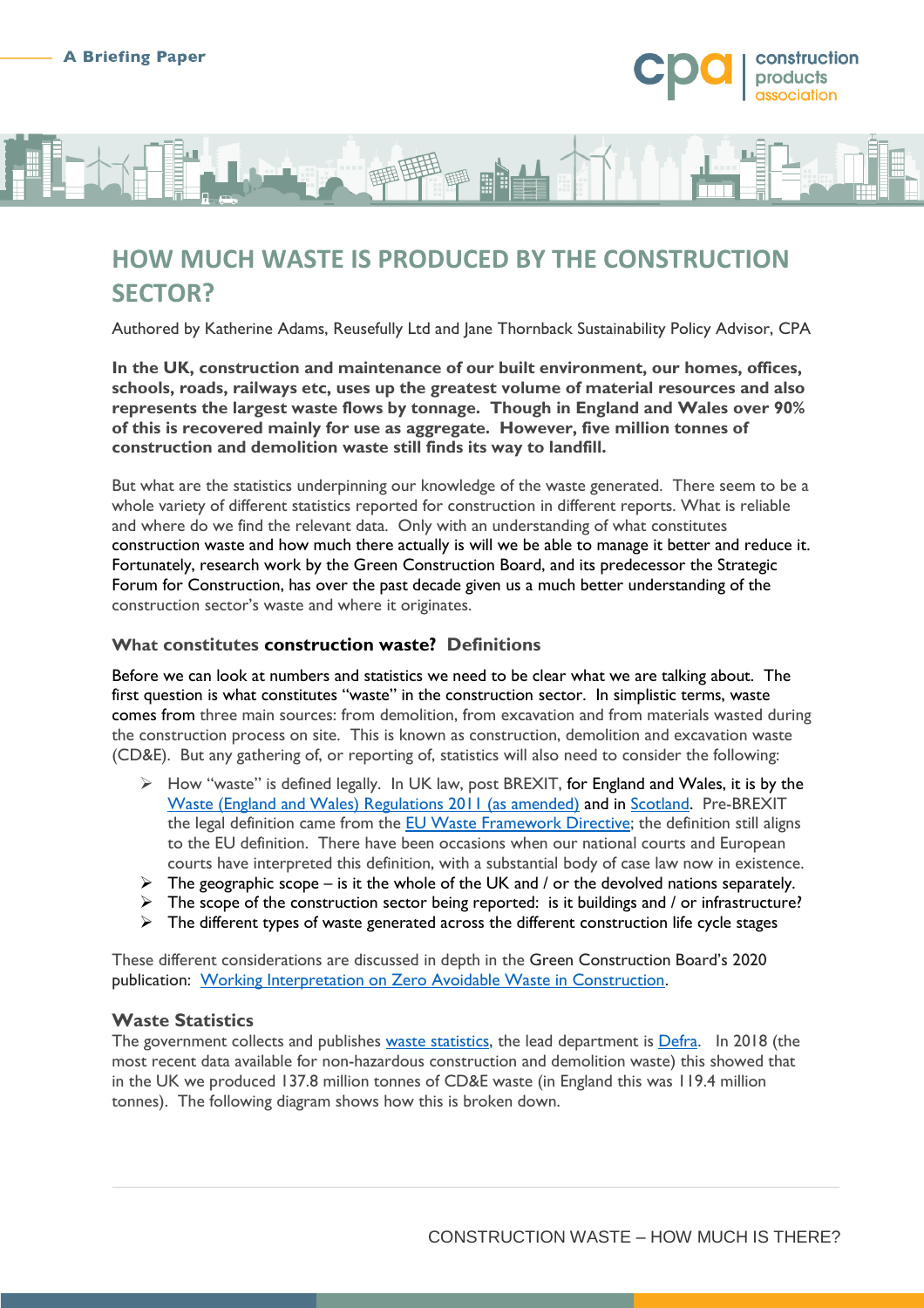

*Please Note, due to the way waste data is collected there can be anomalies between the total figures of waste generated and waste recovered; this is why the % for excavation waste (soils) for recovery and landfill only adds up to 94%.* 

### **Waste Data Collection and Measurement**

How are these figures / statistics arrived at? Nationally, waste data is collected through information provided by waste facilities (e.g. waste transfer stations and landfills) to the Regulators (e.g. [Environment Agency](https://www.gov.uk/government/organisations/environment-agency) in England). For England and Wales, this information can be searched via the [Waste Data Interrogator.](https://data.gov.uk/dataset/d409b2ba-796c-4436-82c7-eb1831a9ef25/2019-waste-data-interrogator) Scotland has a similar [tool.](https://informatics.sepa.org.uk/WasteAllSources/) [European Waste Catalogue \(EWC\) codes](https://eur-lex.europa.eu/legal-content/EN/TXT/?uri=CELEX:02000D0532-20150601) are used to distinguish between the different materials. Those with a "Chapter 17" code are for waste from the construction sector. In Wales, a survey is undertaken to assess how much C&D waste there is by type and what happens to it. The last one published is from [2012,](https://naturalresources.wales/evidence-and-data/research-and-reports/waste-reports/construction-demolition-waste-survey/?lang=en) though there is another one being finalised covering data for [2019.](https://naturalresources.wales/evidence-and-data/research-and-reports/waste-reports/construction-and-demolition-waste-survey-2019/?lang=en) For Northern Ireland a [report](https://www.daera-ni.gov.uk/publications/construction-demolition-and-excavation-waste-arisings-use-and-disposal-northern-ireland) in 2011 was produced for C&DE waste arising, use and disposal; there is no more recent measurement.

Between 2008 and 2012, the [Green Construction Board,](https://www.constructionleadershipcouncil.co.uk/about/) and its predecessor the Strategic Forum for Construction, working with Defra and the Environment Agency carried out research into waste data to obtain greater granularity in the national headline figures. Part of this involved research to develop a methodology for measuring C&DE waste to landfill and then to monitor progress over a 5 year period (2008-12) with annual reports (the last one was for 2012).

Other sources of waste data and measurement include:

Some clients and contractors use software systems such as **BRE SmartWaste**, and  $\overline{QFlow}$  to record their waste data. BRE aggregates this data and produces benchmarks which are used in [BREEAM](https://www.breeam.com/) (an assessment methodology for rating the sustainability of buildings).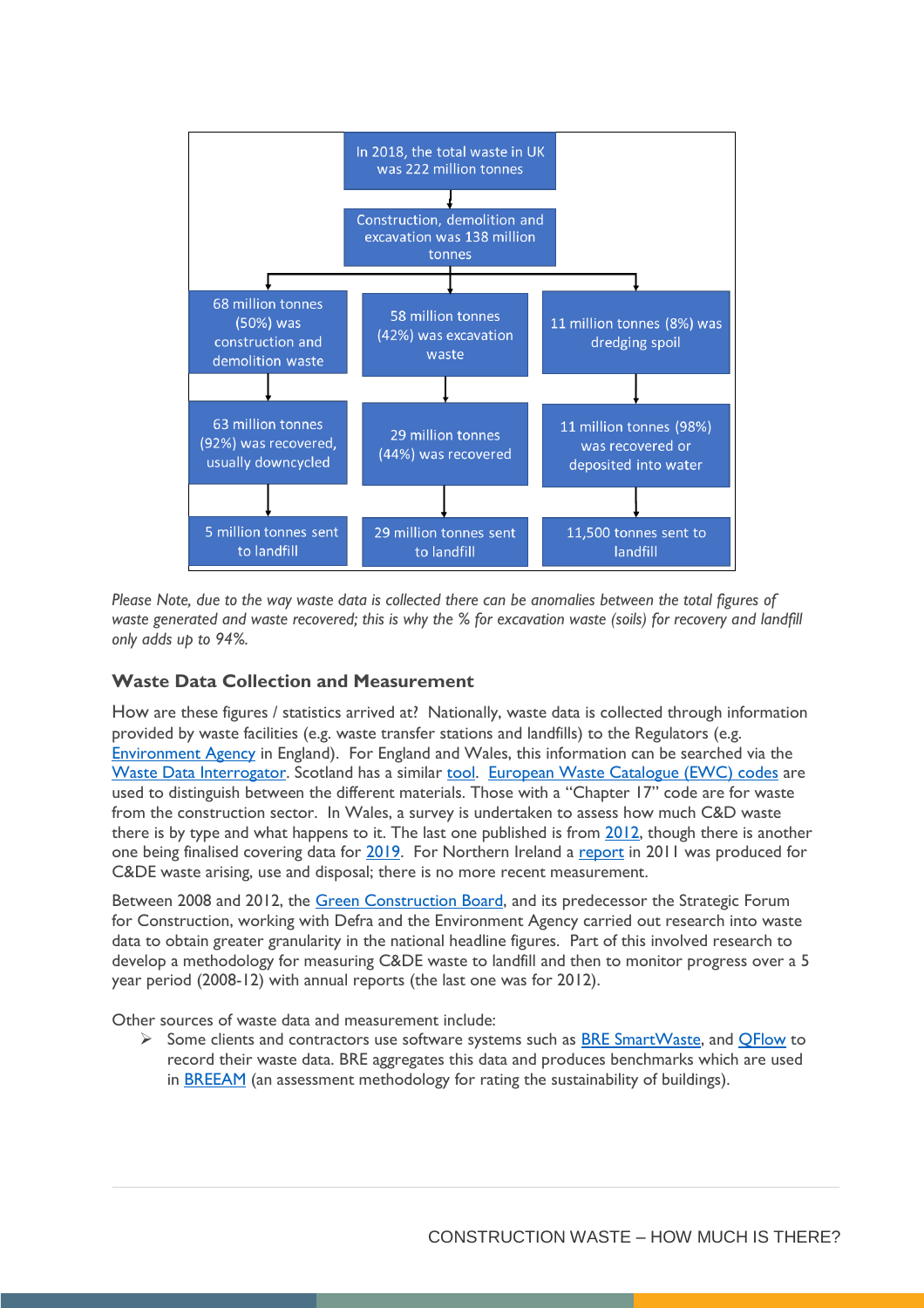- $\triangleright$  Many clients and contractors will record their waste arisings and what happens to it and report this within their sustainability reports. However, this information is not aggregated.
- $\triangleright$  The [National Federation of Demolition Contractors \(NFDC\)](https://demolition-nfdc.com/) collect waste information from their members annually on the types of waste produced and how they are managed.
- The [Waste Resources Action Programme \(WRAP\)](https://wrap.org.uk/) from 2008 to 2012 ran a programme on Halving Waste to Landfill which encouraged contractors to use tools to reduce waste and measure their progress.

### **Waste Trends**

The graphs below show the trends for C&D waste and excavation waste generation in million tonnes (absolute) and relative to construction output per  $£100K$  in current prices – the plotted line (data is taken from the [Construction Statistics Annual\)](https://www.ons.gov.uk/businessindustryandtrade/constructionindustry/datasets/constructionstatisticsannualtables). In 2018, waste appears to be reducing in relative terms but not in absolute terms. In previous years the waste produced has either risen or been largely static.

Defra measures the amount of CD&E waste generated per capita (person) for England; this shows an increase of 12.8% between 2010 and 2016, from 1.9 to 2.2 tonnes (note the latest data is from [2016\)](https://assets.publishing.service.gov.uk/government/uploads/system/uploads/attachment_data/file/907029/resources-and-waste-strategy-monitoring-progress.pdf). Also measured by Defra is the [waste intensity by economic sector](https://assets.publishing.service.gov.uk/government/uploads/system/uploads/attachment_data/file/907029/resources-and-waste-strategy-monitoring-progress.pdf) (a decreasing waste intensity means less waste is being produced for each unit of economic value generated). The waste intensity of the construction sector increased from 1.3 tonnes of waste per £1,000 GVA in 2010 to 1.4 tonnes in 2014, before falling back in 2016. There is no more recent data.